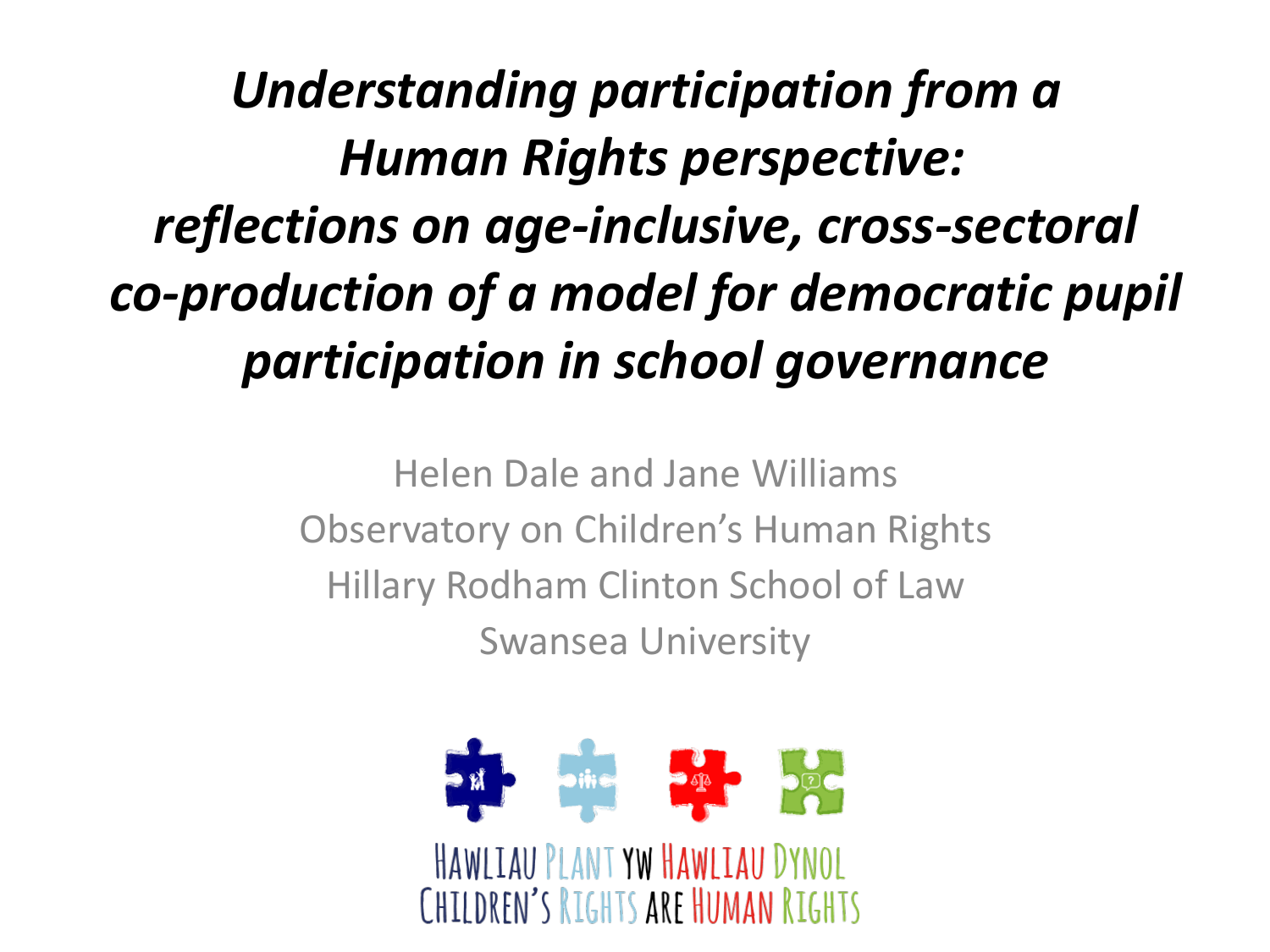

# **Observatory on Children's Human Rights**



The Observatory is a collaborative project with **International, National and Local partners,** providing:

- A forum for research,
- Debate, Click to add text
- Education and knowledge exchange on human rights of children and young people, and
- Working for realisation of human rights through policy, practice, advocacy and law reform.

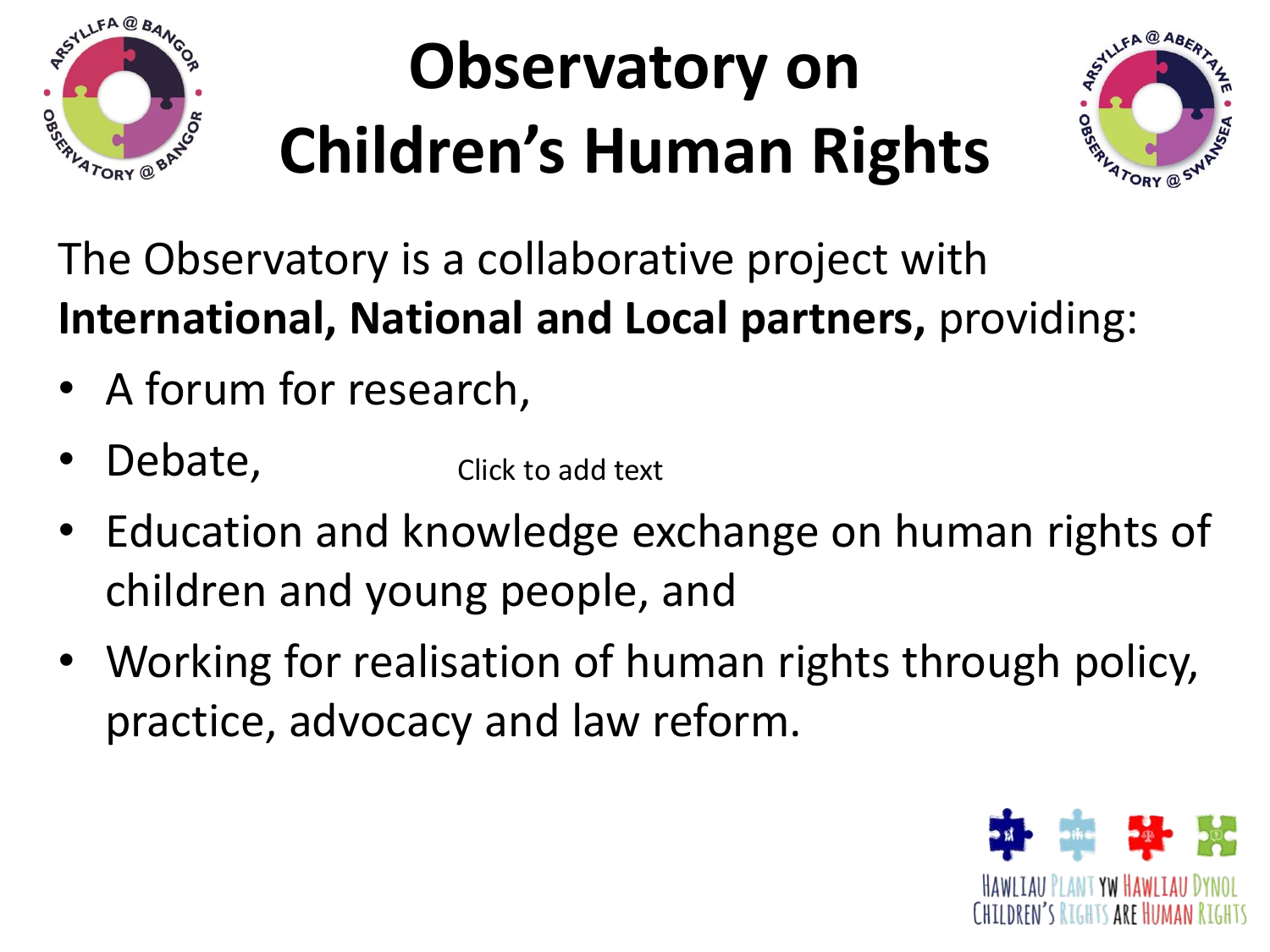### **Research**

#### **Embedding Rights**

#### **Accountability**

**Academics Children & Young People Non Governmental Organisations Government and other Public Bodies International Organisations Children's Legal Centre** 

| <b>Research</b><br><b>Projects</b><br><b>Publications</b>             | <b>Evaluations Monitoring</b><br>& Reporting<br><b>Developing Tools</b><br><b>Raising Knowledge</b> | <b>Children's</b><br><b>Legal Centre</b>                                                                                  |
|-----------------------------------------------------------------------|-----------------------------------------------------------------------------------------------------|---------------------------------------------------------------------------------------------------------------------------|
| <b>Law Reform</b><br><b>Policy Changes</b><br><b>Practice Changes</b> | <b>Better Rights-Based</b><br><b>Decision Making</b><br><b>Culture Change</b>                       | <b>Access to Justice</b><br>for Children<br><b>Redress</b><br><b>Learning from mistakes</b><br><b>Increased Knowledge</b> |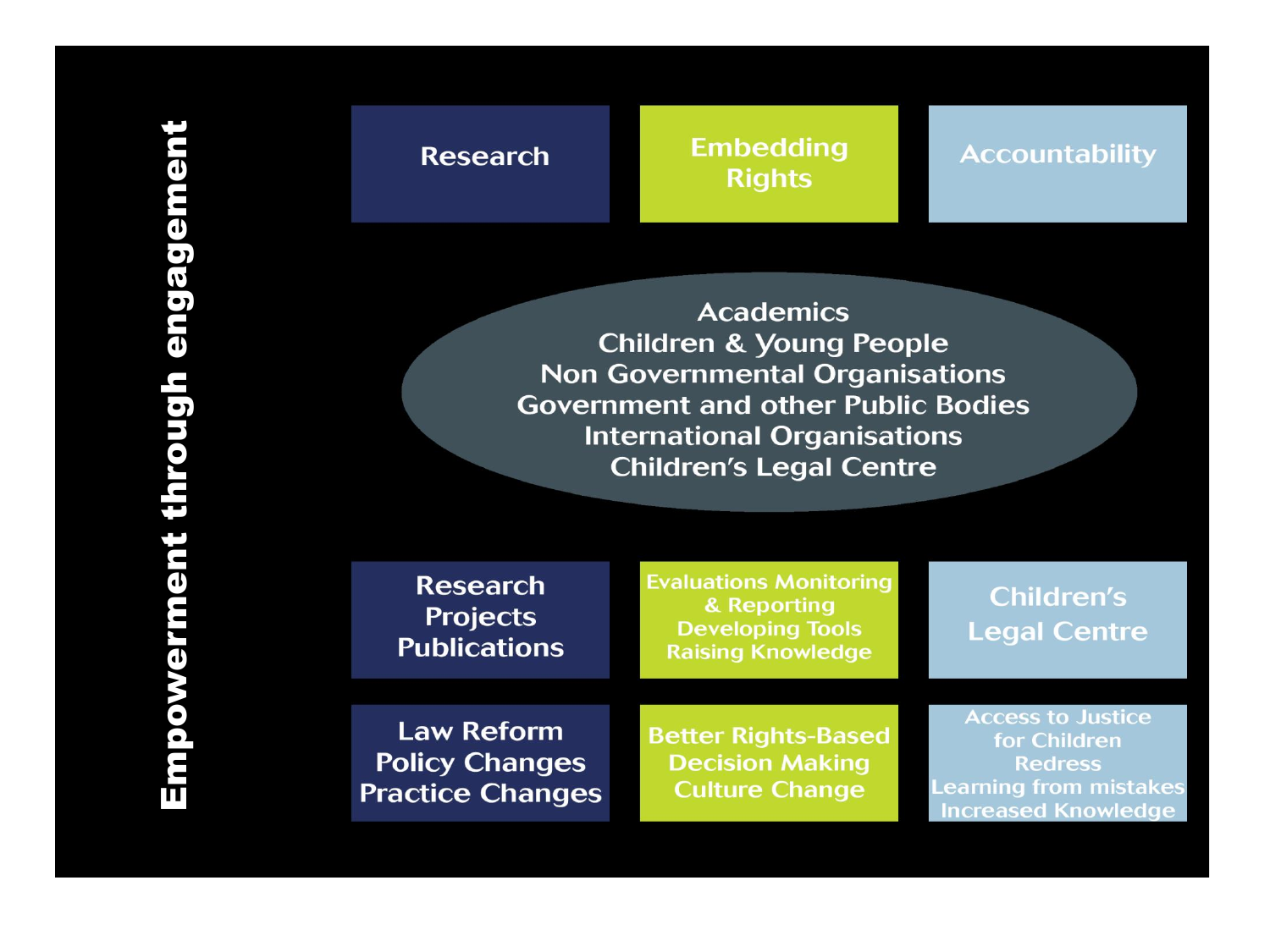## Understanding Participation Initiative

'a multi-year research project that seeks to provide better understandings of school-based participatory processes and to explore the relationship between 'every day' participation, structured participation in schools and participation in democratic civic structures at local and national levels'

Based at the Observatory on Children's Human Rights, Swansea University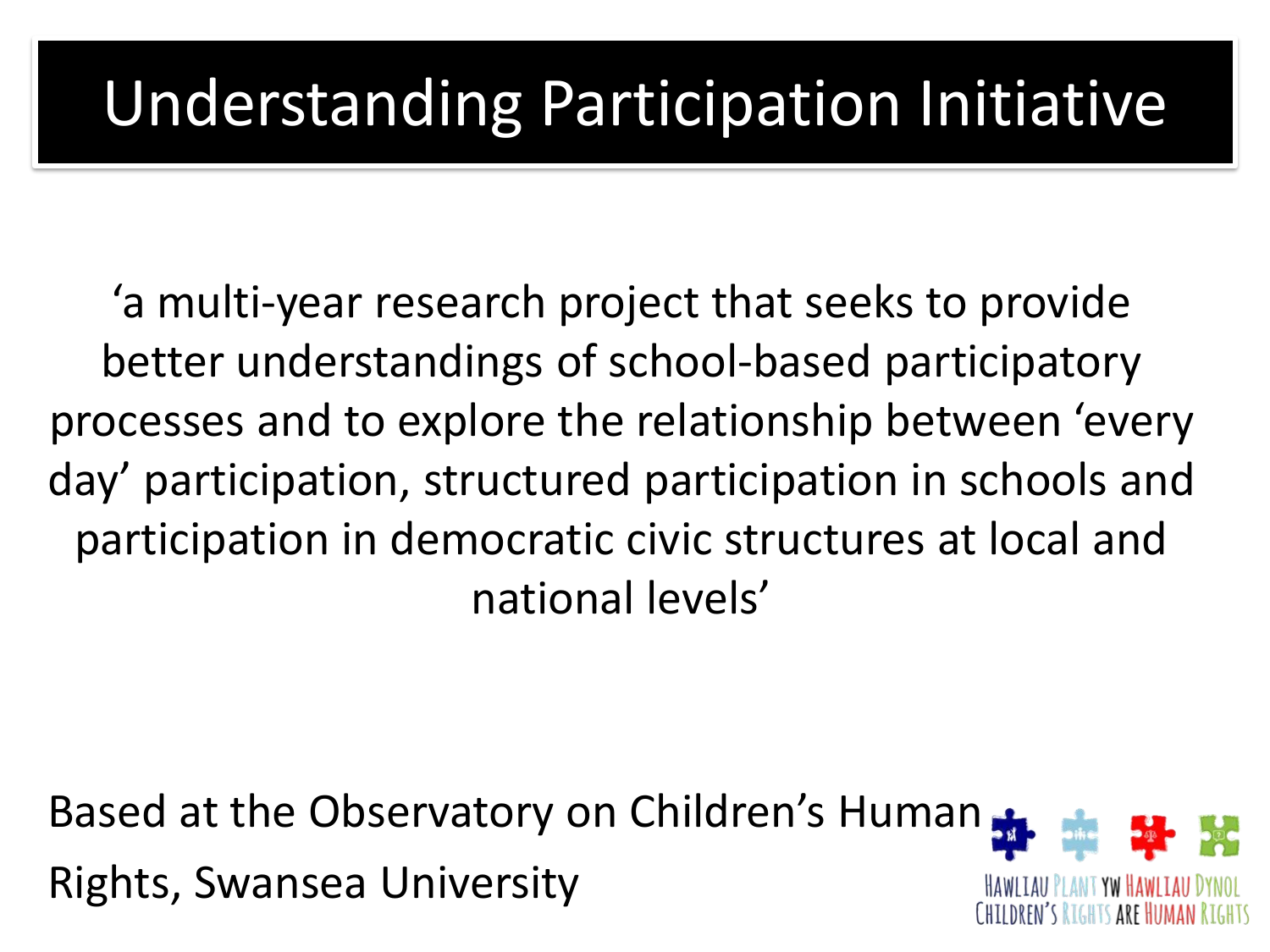# URSchool 2017 - 18



- One primary and one secondary school, both 'rights respecting'
- Secondary school parliament
- Primary school Council
- Our role: support for pupils' own research using Children as Researchers methods;

-facilitation of impact (Senedd event;

-meeting with Hillary Rodham Clinton);

-Street Law sessions for each 'cabinet'

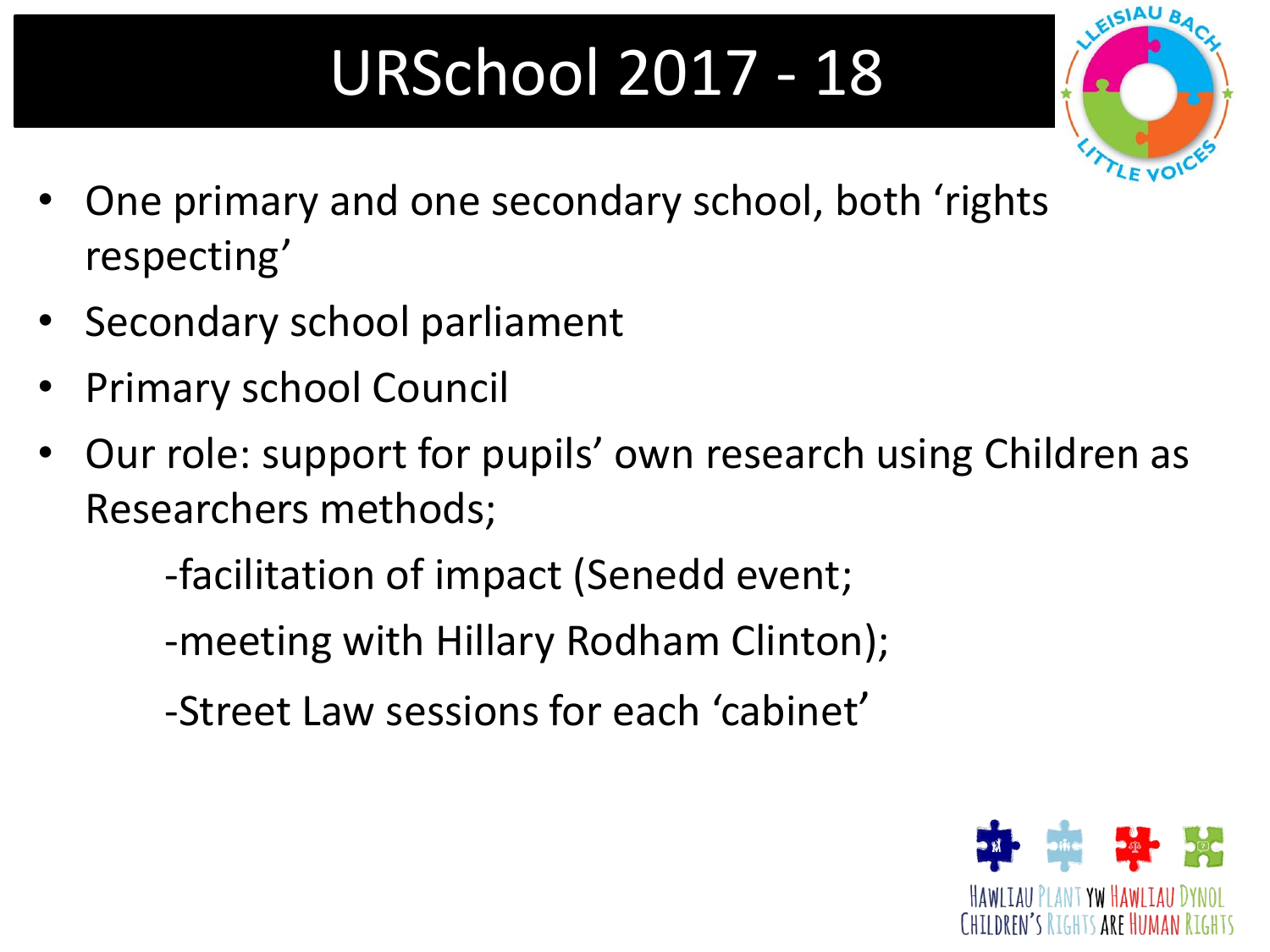# **Wider context of research**

- The problem of 'political disengagement' of the young
- Growth of 'pupil voice' in school governance: mandatory school councils in Wales
- Youth parliaments: in Wales, the Campaign for the Children and Young People's Assembly for Wales 2014 – 2018 and the Welsh Youth Parliament 2018 –
- Not 'the right to participate' but children's participative human rights: in Wales, the 'due regard' duty
- Agendas for reform of curriculum content and delivery: in Wales, 'Successful Futures'
- International: children as human rights defenders (UN Day of General Discussion September 2018)

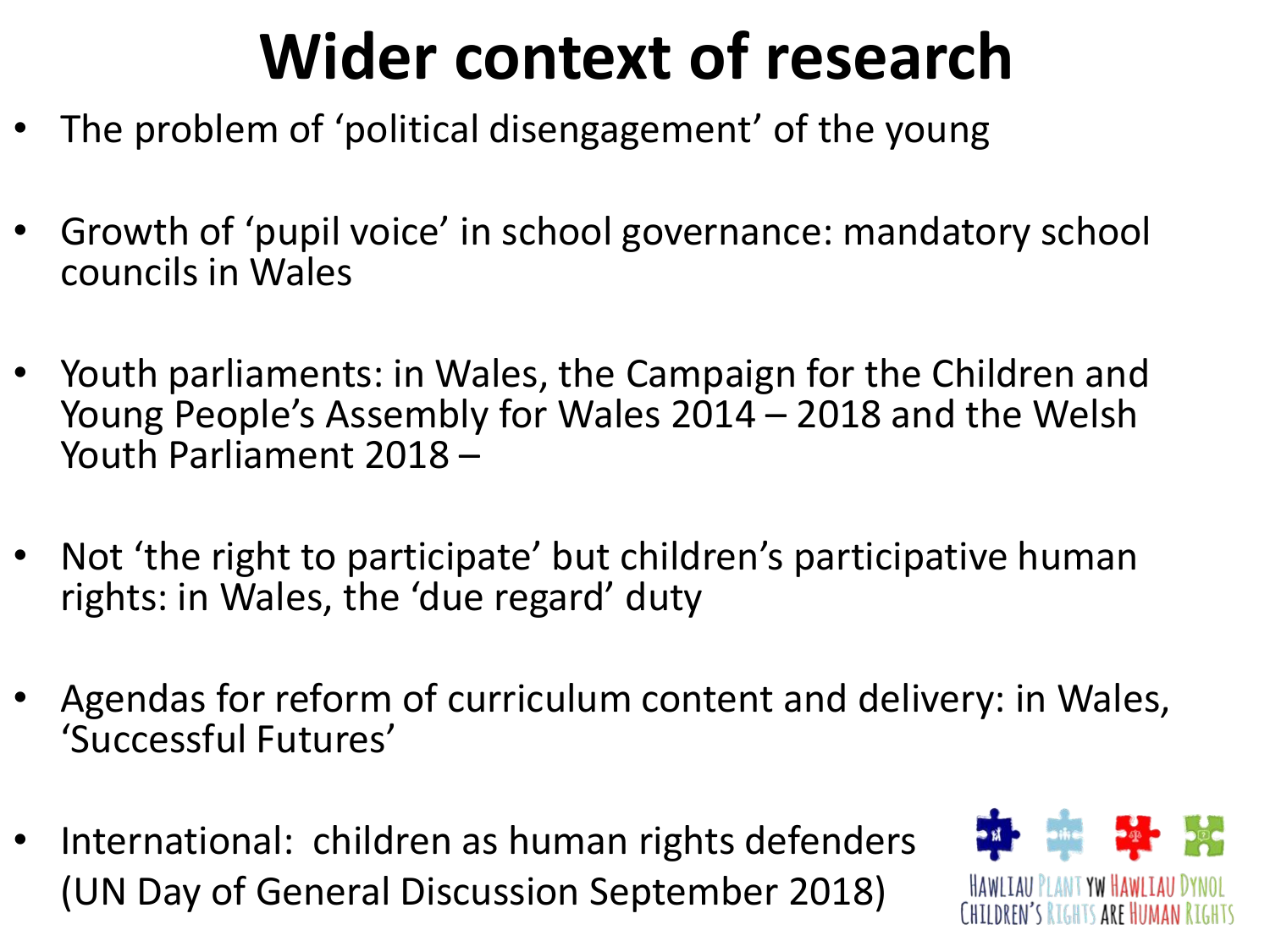# **School Parliament**

- School-based initiative: elected representatives from each class in each year
- Four cabinets, mirroring sub-committees of school governing body
- 2017-18 topics selected by cabinets:
	- Teaching and Learning: Pupils interaction in lessons
	- Community, Ethos and Wellbeing: Getting pupil voice heard through the parliament
	- Business and Resource: Perform a silent fire drill
	- Standards and Provision: The impact of new student uniform

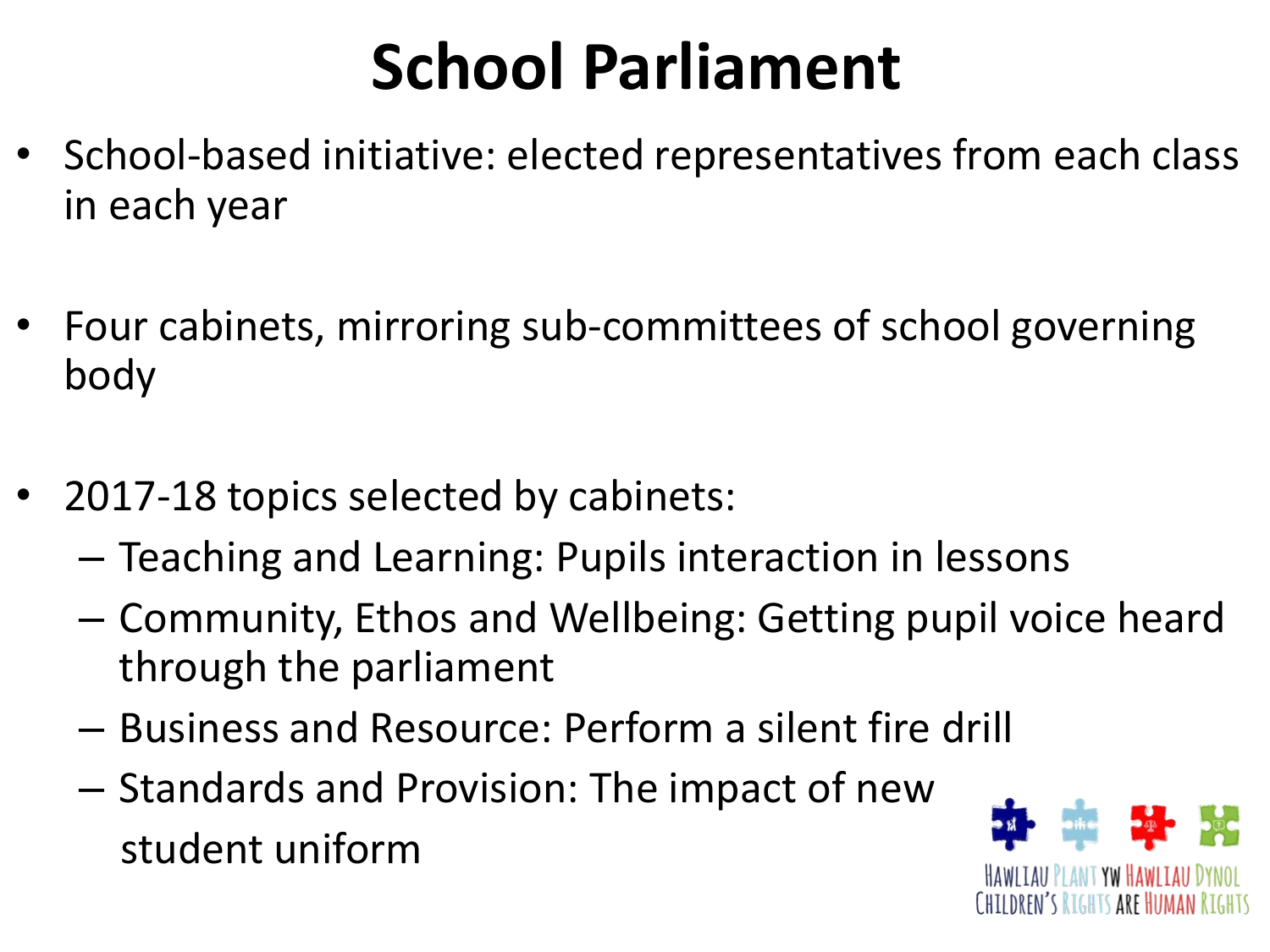# **Application of Children as Researchers Method**



### **6 stages**

- Rights approach and selecting the topic
- Research methods and planning
- Data collection and analysis
- Planning for age-inclusive co-production
- Follow up with children
- Age-inclusive co-production and future planning

## **UR School: School Parliament**

- Cabinets selected their 'top 3' topics and voted for 1
- Surveys online using Hwb and data visualisation
- Over 300 surveys completed per cabinet
- Presentation of analysis and recommendations
- Future planning with school governing body

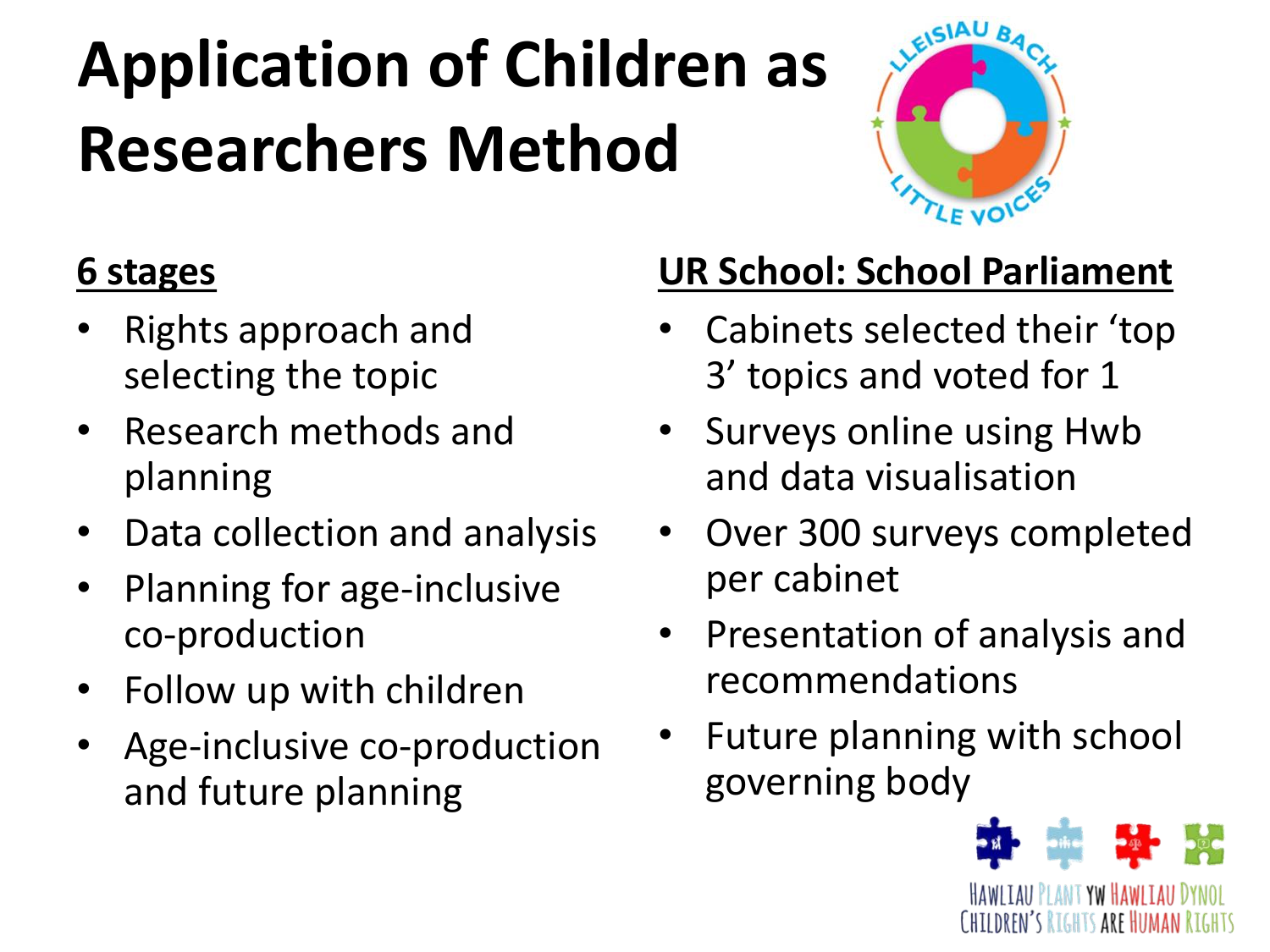# **Cabinet recommendations**

- Teaching and Learning: Teachers should vary their teaching styles and ways of interacting with pupils to suit the needs of all learners.
- Community, ethos and wellbeing: School Parliament members need to be more visible around the school.
- Business and resource: promote silent fire drills and measure impact on day to day movements around school
- Standards and Provision: WG should NOT end funding for school uniform for families with low income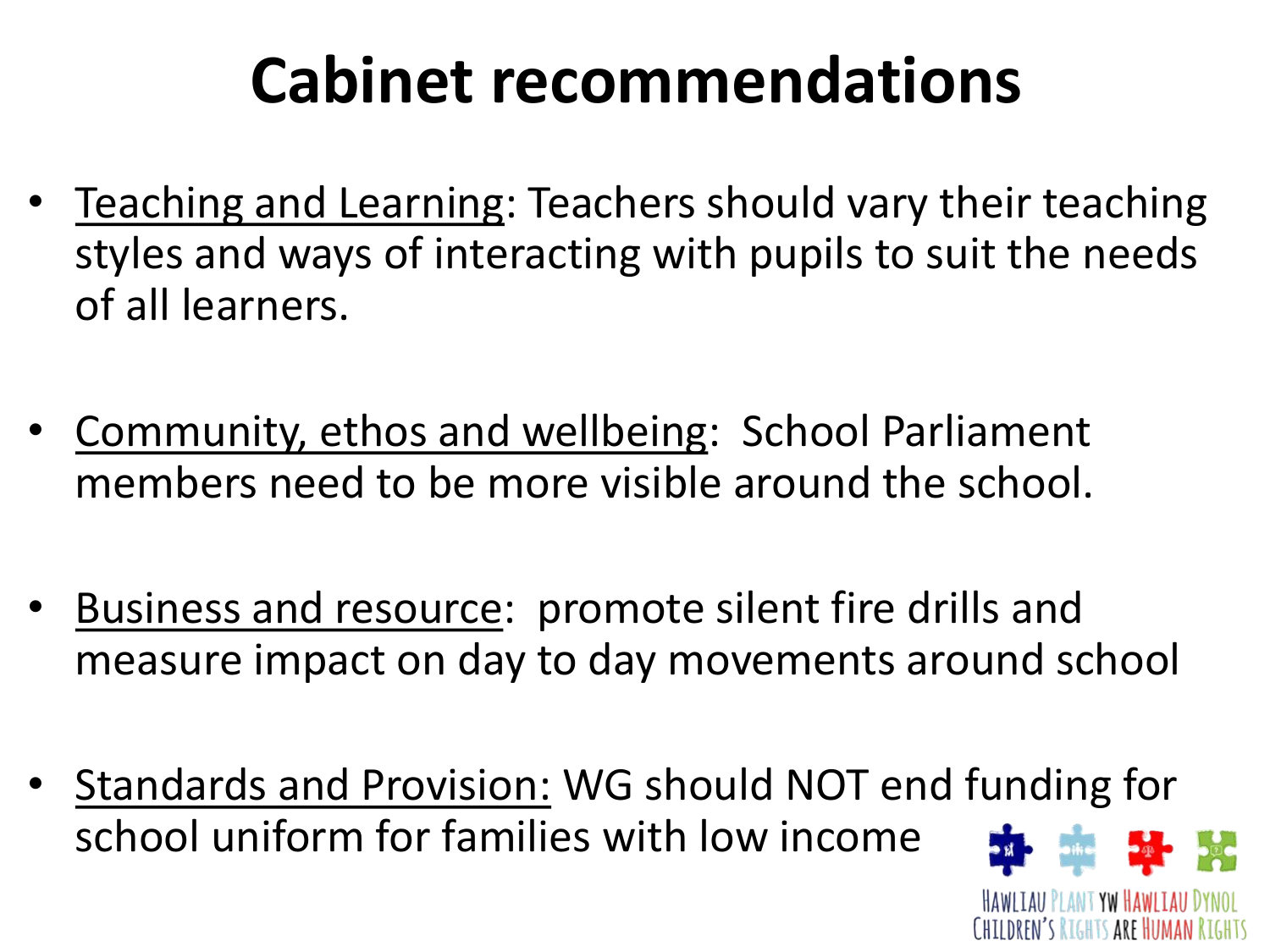# **Impact and Influence**

- Actions adopted in School development plan for implementation in next academic year
- Pupils attend Senedd to promote recommendations
- Pupil participation in 'DGD Hub'
- Meeting Hillary Rodham Clinton
- Street Law sessions



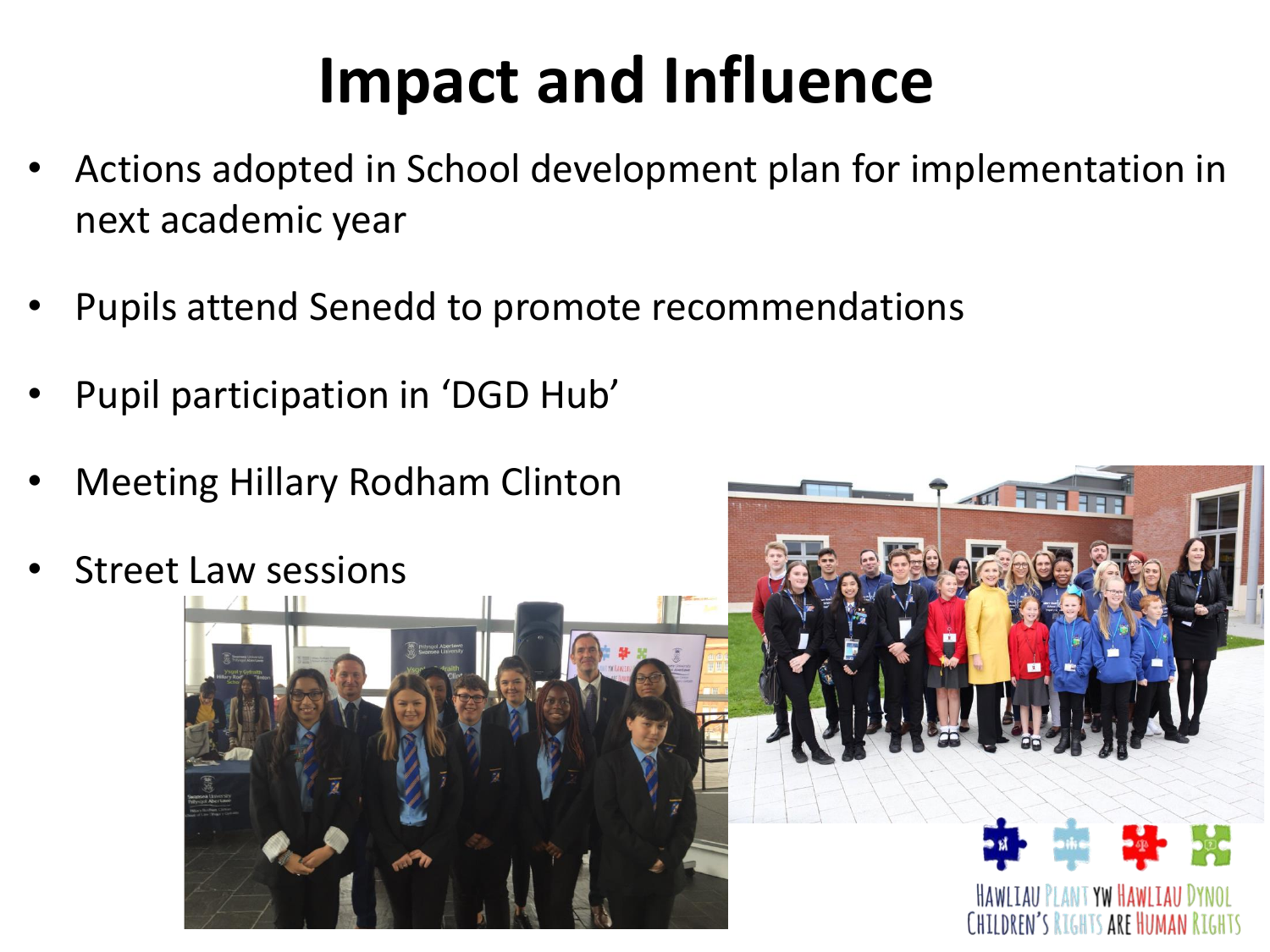# **What have we learned?**

- Formal participative structure within the school, combined with staff facilitation, engaged high numbers of research participants
- Staff and pupils loved working with the University, especially on campus
- 'Learning by doing' compared with learning concepts: *'Democracy? No offence, Miss, that sounds dead boring: we want to know how to change the law!'*
- The School Parliament, larger than school council, engaged inclusively – not just 'the usual suspects'
- Street Law sessions warmly welcomed